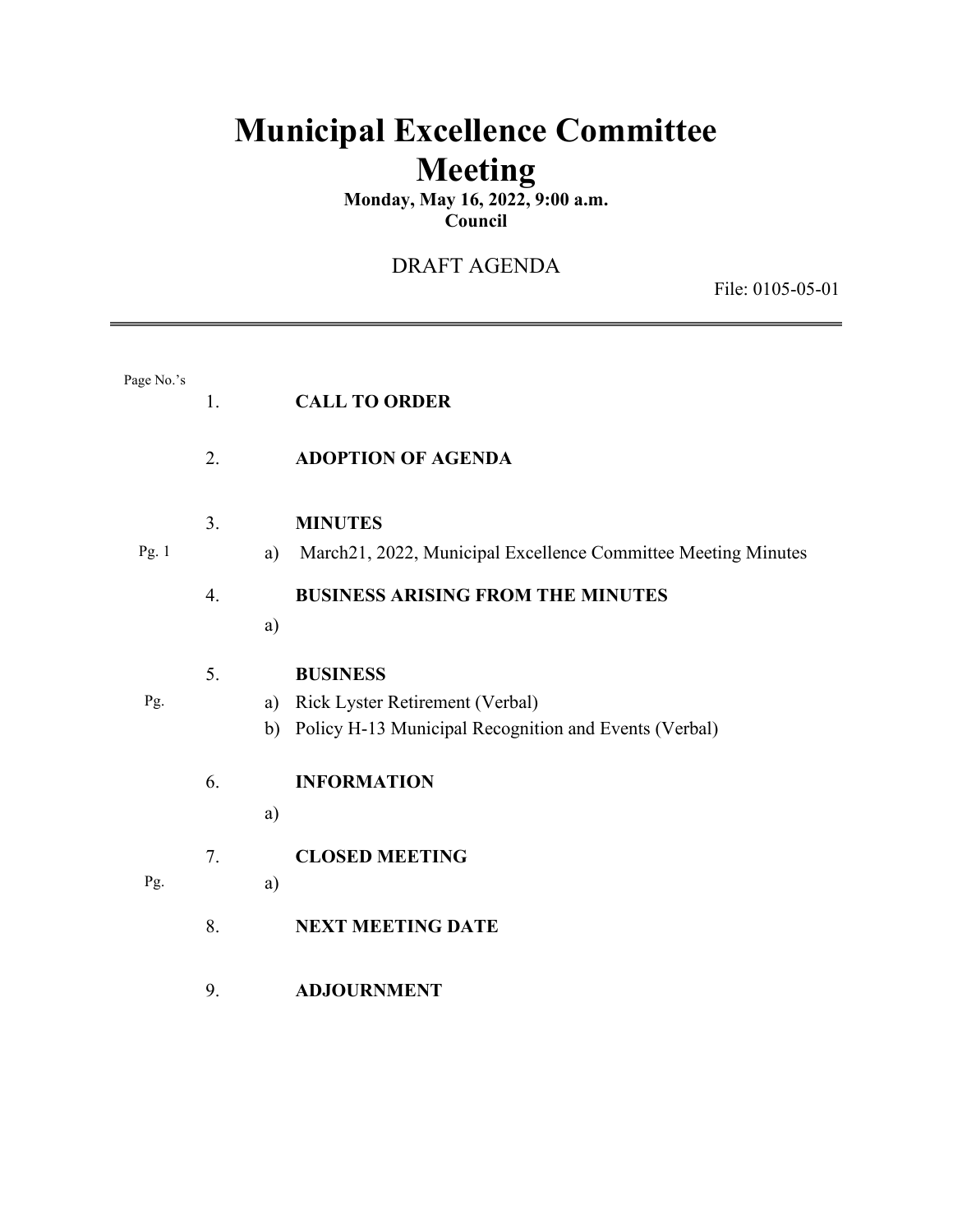#### **MUNICIPAL DISTRICT OF BIGHORN #8 MUNICIPAL EXCELLENCE COMMITTEE MEETING**

March 21, 2022, 9:00 a.m. Virtual Meeting via TEAMS

#### IN ATTENDANCE:

| Lisa Rosvold | Reeve                      |
|--------------|----------------------------|
| Rick Tuza    | Councillor - Chair         |
| Robert Ellis | C.A.O.                     |
| Leslie Rea   | <b>Executive Assistant</b> |
| Shaina Tutt  | Director of Finance        |
| Lynda Gale   | Recording Secretary        |
| Lana Hill    | Facilitator                |
|              |                            |

### **1. CALL TO ORDER**

R. Tuza called the meeting to order at 9:01 a.m.

#### **2. ADOPTION OF AGENDA**

**Moved** by L. Rosvold that the agenda for the March 21, 2022, Municipal Excellence Committee be adopted with the following additions:

- **-** 4. Business Arising a) Municipal Recognition and Events
- **-** 5. Business b) Customer Satisfaction Survey
- **-** 5. Business c) Ward Boundary Review.

### **CARRIED**

#### **3. MINUTES**

**a) Moved** by L. Rosvold that minutes from the January 17, 2022, Municipal Excellence Committee meeting be adopted as presented.

### **CARRIED**

#### **4. BUSINESS ARISING FROM THE MINUTES**

a) L. Rosvold said she would like to expand the Municipal Recognition and Events policy. The C.A.O. said there was nothing prepared for today but told the Committee there is a new Community Services Coordinator who can investigate the request. The C.A.O. said administration will bring information to the next meeting. L. Rosvold said she would like the item to appear in Business Arising at each MEC meeting to discuss the progress.